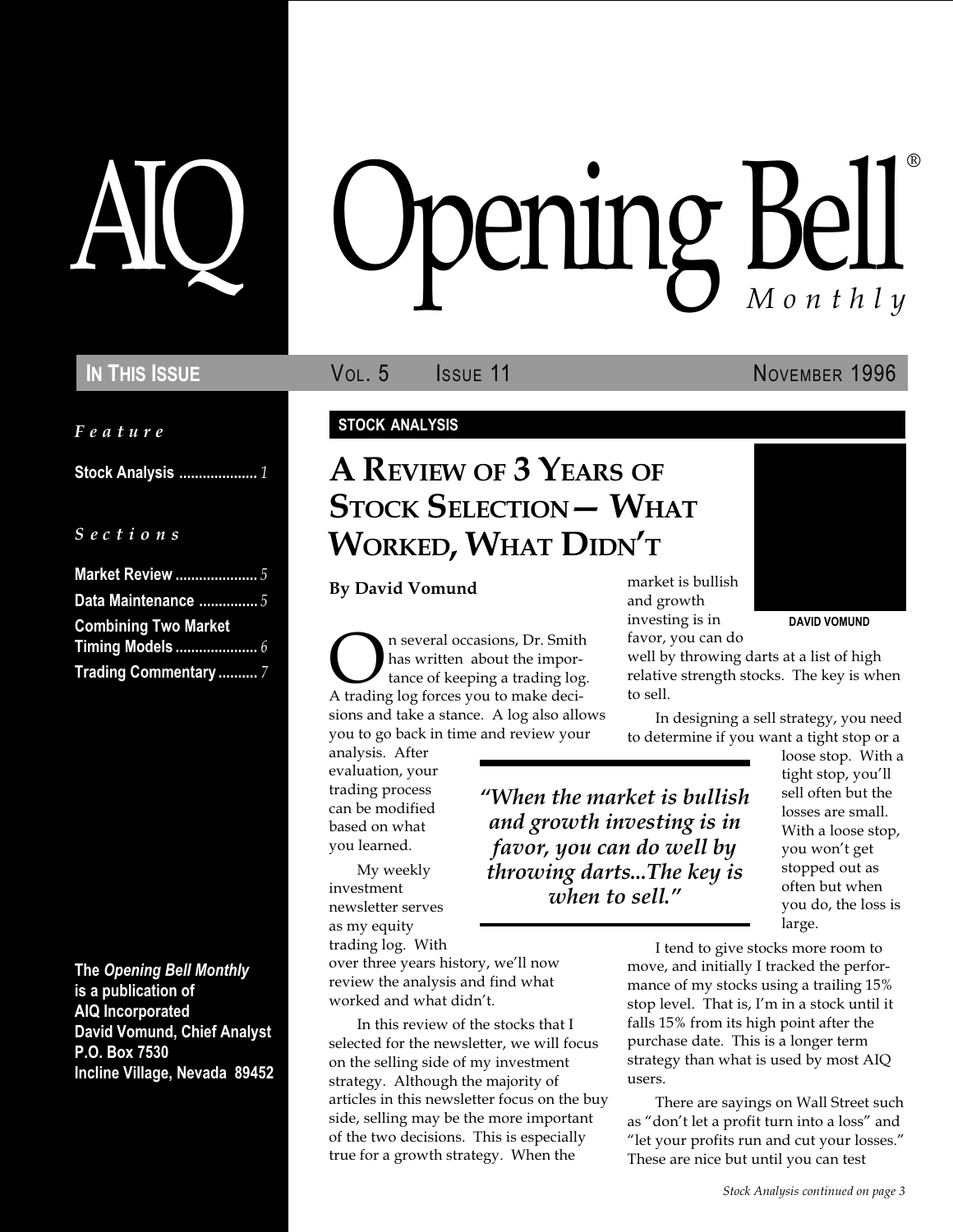## STOCK ANALYSIS continued ...

|                          |                                                |                      |                      |                        |                      |                            |                                         |                      |                      | Table 1a               |                         |
|--------------------------|------------------------------------------------|----------------------|----------------------|------------------------|----------------------|----------------------------|-----------------------------------------|----------------------|----------------------|------------------------|-------------------------|
|                          |                                                | Buy                  | <b>Sell</b>          | High Sell              |                      |                            |                                         | Buy                  | Sell                 | High Sell              |                         |
| Tickr                    | Company                                        | Date                 | Date                 |                        | % Ch. % Ch.          | Tickr                      | Company                                 | Date                 | Date                 | % Ch. % Ch.            |                         |
| <b>MMD</b>               | Moore Medical                                  | 05/28/93             | 07/12/93             | $\bf{0}$               | $-15$                | <b>ETCO</b>                | Earth Technology                        | 05/02/94             | 06/01/94             | 8                      | -8                      |
| APA                      | Apache Corp.                                   | 05/28/93             | 09/14/93             | 24                     | 5                    | SXI                        | Standex Int'l                           | 05/02/94             | 06/01/94             | $\bf{0}$               | $-15$                   |
| <b>ICST</b><br>GCO       | Integrated Circuit Sys.                        | 05/28/93             | 06/18/93             | 5                      | -11                  | SEC                        | <b>Sterling Electronics</b>             | 05/02/94             | 06/09/94             | $\mathbf{0}$           | -15                     |
| T                        | Genesco<br>Amer. Telephone & Tel 05/28/93      | 05/28/93             | 06/18/93<br>11/04/93 | $\bf{0}$<br>6          | -16<br>-10           | GEC<br>WFC                 | Geico Corp<br>Wells Fargo               | 05/09/94<br>05/23/94 | 09/16/94<br>07/17/96 | $\boldsymbol{0}$<br>77 | $-15$<br>51             |
| <b>CSL</b>               | Carlisle Cos.                                  | 06/07/93             | 11/16/93             | 17                     | $-1$                 | MDP                        | Meredith Corp                           | 05/31/94             | 10/26/95             | 89                     | 60                      |
| <b>NBL</b>               | Noble Affiliates                               | 06/07/93             | 11/29/93             | 34                     | 14                   | KR                         | Kroger Co                               | 05/31/94             | 12/06/94             | 12                     | $-5$                    |
| <b>WMB</b>               | Williams Cos.                                  | 06/07/93             | 10/20/93             | 29                     | 20                   | KR                         | Kroger Co                               | 06/06/94             | 12/06/94             | 11                     | -6                      |
| <b>NBL</b>               | Noble Affiliates                               | 06/21/93             | 11/29/93             | 28                     | 9                    | OMC                        | Omnicom Group                           | 07/05/94             | 07/23/96             | 89                     | 61                      |
| CA                       | Computer Associates                            | 06/28/93             | 01/21/94             | 55                     | 32                   | <b>CCU</b>                 | Clear Channel Comm.                     | 07/10/94             | 12/06/94             | 36                     | 16                      |
| SXI<br><b>HIPC</b>       | Standex International<br>High Plains Corp      | 06/28/93<br>07/06/93 | 08/24/93<br>09/01/93 | 11<br>$\boldsymbol{0}$ | -6<br>-15            | <b>ASC</b><br>ОH           | <b>American Stores</b><br>Oakwood Homes | 07/18/94<br>08/01/94 | 02/01/95<br>09/26/94 | 9<br>18                | $-7$<br>$\mathbf{1}$    |
| <b>MER</b>               | Merrill Lynch                                  | 07/09/93             | 11/22/93             | 22                     | 4                    | AMI                        | Amer. Medical Hold's                    | 08/15/94             | 09/29/94             | 9                      | $-7$                    |
|                          | <b>EAVN</b> Eaton Vance Corp                   | 07/12/93             | 10/20/93             | 18                     | $-0$                 | AMI                        | Amer. Medical Hold's                    | 08/22/94             | 09/29/94             | 6                      | $-10$                   |
| <b>RSC</b>               | Rex Stores Corp                                | 07/12/93             | 11/04/93             | 57                     | 34                   | <b>GNT</b>                 | Green Tree Financial                    | 08/29/94             | 09/19/94             | 4                      | $-12$                   |
| <b>MCRS</b>              | Micros System Inc                              | 07/12/93             | 09/08/93             | 19                     | 1                    | <b>CFCN</b>                | Commercial Fed Corp                     | 09/06/94             | 10/20/94             | $\boldsymbol{0}$       | $-15$                   |
| <b>BGG</b>               | <b>Brigges Stratton</b>                        | 07/19/93             | 05/31/94             | 35                     | 14                   | <b>DHR</b>                 | Danaher Corp                            | 09/12/94             | 07/15/96             | 92                     | 63                      |
|                          | <b>MRCY</b> Mercury General                    | 07/26/93             | 11/01/93             | 9                      | -7                   | EMC                        | <b>EMC</b> Corp                         | 09/19/94             | 12/08/94             | 21                     | 3                       |
| PA                       | Primerica Corp                                 | 07/26/93             | 11/02/93             | 23                     | 5                    | <b>DHR</b>                 | Danaher Corp                            | 10/17/94             | 07/15/96             | 88                     | 59                      |
| <b>JCP</b>               | <b>EAVN</b> Eaton Vance Corp<br>Penney JC Inc. | 08/02/93<br>08/02/93 | 10/20/93<br>06/02/94 | 17<br>29               | $-1$<br>10           | <b>SCTC</b><br><b>DSCP</b> | Systems & Comp. Tech 10/31/94           |                      | 01/27/95             | 4                      | $-11$<br>$-9$           |
| <b>SMSC</b>              | Standard Microsystems 08/09/93                 |                      | 12/22/93             | 39                     | 18                   | <b>ACN</b>                 | Datascope<br>Acuson Corp                | 10/31/94<br>10/31/94 | 12/12/94<br>11/23/94 | 7<br>$\mathbf{0}$      | $-13$                   |
| <b>CTX</b>               | Centex Corp                                    | 08/09/93             | 11/05/93             | 20                     | $\overline{2}$       | <b>DSCP</b>                | Datascope                               | 11/01/94             | 12/14/94             | 15                     | $-2$                    |
| SAI                      | SunAmerican Inc                                | 08/16/93             | 11/03/93             | 32                     | 12                   | <b>BMY</b>                 | Bristol-Myers Squibb                    | 11/21/94             | Open                 | 75                     | 75                      |
|                          | <b>EAVN</b> Eaton Vance Corp                   | 08/16/93             | 10/20/93             | 10                     | -7                   | <b>HFI</b>                 | Hudson Foods                            | 11/21/94             | 04/21/95             | 32                     | 12                      |
| SMSC                     | Standard Microsystems 08/23/93                 |                      | 12/22/93             | 35                     | 14                   | <b>CSCO</b>                | Cisco Systems                           | 11/28/94             | 07/19/95             | 79                     | 63                      |
| <b>BSC</b>               | Bear Stearns                                   | 08/30/93             | 10/22/93             | 12                     | $-5$                 | PHB                        | Pioneer Hi-Bred Int'l                   | 11/28/94             | Open                 | 88                     | 88                      |
| <b>BQR</b>               | Quick & Reilly Group                           | 08/30/93             | 11/04/93             | 15                     | $-3$                 | SERA                       | Sierra Semiconductor                    | 11/29/94             | 03/30/95             | 100                    | 70                      |
| <b>NHP</b>               | Nationwide Health Prop09/07/93                 |                      | 12/13/93             | 9                      | -7                   |                            | WSGC Williams Sonoma                    | 11/29/94             | 01/11/95             | 6                      | $-10$                   |
| <b>BMC</b><br><b>BSC</b> | BMC Inds Minn<br><b>Bear Stearns</b>           | 09/13/93<br>09/13/93 | 03/30/94<br>10/22/93 | 74<br>5                | 48<br>$-12$          | <b>ACN</b><br><b>DBD</b>   | Acuson Corp<br>Diebold                  | 12/05/94             | 02/08/95             | 5<br>$\boldsymbol{0}$  | $-12$<br>$-15$          |
| <b>INTC</b>              | Intel Corp                                     | 09/27/93             | 10/19/93             | 6                      | $-10$                | <b>HFI</b>                 | Hudson Foods 'A'                        | 12/05/94<br>12/19/94 | 01/18/95<br>04/21/95 | 28                     | 9                       |
| <b>NHP</b>               | Nationwide Health Prop09/27/93                 |                      | 12/13/93             | 6                      | $-10$                | <b>ACN</b>                 | Acuson Corp                             | 12/19/94             | 02/08/95             | 2                      | $-14$                   |
|                          | PATK Patrick Industries                        | 09/27/93             | 02/18/94             | 73                     | 46                   | <b>BMY</b>                 | Briston-Myers Squibb                    | 12/27/94             | Open                 | 74                     | 74                      |
| GAFA                     | Gates/FA Dist.                                 | 10/11/93             | 10/21/93             | 9                      | -9                   | SCTC                       | Systems & Comp. Tech 01/09/95           |                      | 01/27/95             | $\bf{0}$               | $-15$                   |
| TECD                     | Tech Data Corp                                 | 10/11/93             | 03/30/94             | 44                     | 22                   | <b>INTC</b>                | Intel Corp                              | 01/16/95             | 07/19/95             | 125                    | 91                      |
| MAT                      | Mattel Inc.                                    | 10/18/93             | 12/09/94             | 24                     | 5                    | KO                         | Coca-Cola                               | 01/23/95             | Open                 | 110                    | 98                      |
| BV                       | Blockbuster Ent.                               | 11/15/93             | 01/07/94             | 9                      | $-8$                 | <b>BIGB</b>                | Big B Inc.                              | 01/30/95             | 11/14/95             | 14                     | $-3$                    |
| CDO<br><b>HRS</b>        | Comdisco Inc.<br>Harris Corp                   | 11/29/93<br>12/06/93 | 03/29/94<br>04/08/94 | 29<br>13               | 9<br>$-4$            | ADI<br><b>SFA</b>          | <b>Analog Devices</b>                   | 02/06/95             | 07/19/95             | 67<br>9                | 42<br>$-8$              |
| <b>CEN</b>               | Ceridian Corp                                  | 12/13/93             | 03/31/94             | 31                     | 11                   | ALN                        | Scientific Atlanta<br>Allen Group       | 02/27/95<br>03/13/95 | 05/19/95<br>10/05/95 | 61                     | 36                      |
| <b>CLE</b>               | Claire's Stores                                | 12/20/93             | 03/29/94             | 27                     | 8                    | BP                         | British Petroleum                       | 03/27/95             | Open                 | 62                     | 1                       |
|                          | GAFA Gates/FA Dist.                            | 12/20/93             | 03/31/94             | 18                     | $\mathbf{1}$         | BP                         | <b>British Petroleum</b>                | 04/07/95             | Open                 | 57                     | 57                      |
| CLE                      | Claire's Stores                                | 12/27/93             | 03/29/94             | 23                     | 5                    | <b>CSR</b>                 | Central & South West                    | 04/10/95             | Open                 | 17                     | 3                       |
| <b>CON</b>               | Cont. Homes Hldg                               | 01/03/94             | 01/27/94             | $\boldsymbol{0}$       | $-15$                | <b>NDC</b>                 | National Data                           | 04/17/95             | 11/10/95             | 46                     | 24                      |
| CDO                      | Comdisco Inc.                                  | 01/10/94             | 03/29/94             | 20                     | 2                    | KR                         | Kroger                                  | 04/24/95             | 05/01/96             | 70                     | 56                      |
| <b>TXN</b>               | Texas Instruments                              | 01/10/94             | 03/28/94             | 30                     | 11                   | <b>CSC</b>                 | <b>Computer Sciences</b>                | 05/01/95             | 07/15/96             | 63                     | 38                      |
| <b>CHB</b>               | <b>Champion Enterprises</b><br>Grumman         | 01/17/94<br>01/17/94 | 05/11/94<br>02/23/94 | 66<br>$\mathbf{1}$     | 41<br>-14            | CВ<br><b>RTN</b>           | Chubb Corp                              | 05/08/95             | 04/11/96             | 27                     | 8<br>20                 |
| GQ<br><b>HRS</b>         | Harris Corp                                    | 01/24/94             | 04/08/94             | 9                      | -7                   | <b>ECH</b>                 | Raytheon<br>Echlin                      | 05/22/95<br>06/05/95 | 07/16/96<br>03/01/96 | 41<br>8                | $-8$                    |
| <b>VOD</b>               | Vodafone Group PLC                             | 02/14/94             | 03/28/94             | $\overline{2}$         | -13                  | BNI                        | Burlington Northern                     | 06/26/95             | Open                 | 40                     | 38                      |
| <b>BRR</b>               | <b>Barrett Resources</b>                       | 02/14/94             | 01/10/95             | 87                     | 59                   | ADM                        | Archer Daniels Mid.                     | 07/03/95             | 07/10/95             | 1                      | -15                     |
| <b>ADPT</b>              | Adaptec Inc.                                   | 02/28/94             | 03/25/94             | 8                      | $-8$                 | ETN                        | Eaton Corp                              | 07/10/95             | 08/28/95             | 4                      | 3                       |
| <b>CRS</b>               | Carpenter Technology                           | 03/01/94             | 10/25/94             | 3                      | -14                  | XLGX                       | Xylogics Inc.                           | 07/17/95             | 07/19/95             | $\bf{0}$               | $-15$                   |
| <b>INTC</b>              | Intel Corp                                     | 03/07/94             | 04/15/94             | $\boldsymbol{0}$       | -16                  | G                          | Gillette                                | 07/31/95             | Open                 | 70                     | 69                      |
|                          | CORD Cordis Corp                               | 03/07/94             | 03/30/94             | $\boldsymbol{0}$       | -15                  | CSK                        | Chesapeake Co.                          | 08/07/95             | 10/09/95             | 10                     | -7                      |
| MODI                     | Modine Manufacturing                           | 03/21/94             | 06/30/94             | 6                      | -10                  | IGT                        | Int'l Game Technology                   | 08/14/95             | 10/10/95             | $\overline{2}$         | $-13$                   |
| <b>DHR</b><br>PCP        | Danaher Corp<br><b>Precision Castparts</b>     | 03/21/94<br>03/21/94 | 07/15/96<br>10/21/94 | 125<br>20              | 91<br>$\overline{2}$ | <b>REY</b>                 | Reynolds & Reynolds                     | 08/21/95             | 07/16/96             | 69                     | 43                      |
| <b>BRR</b>               | <b>Barrett Resources</b>                       | 04/18/94             | 01/10/95             | 66                     | 41                   | GNT<br>W                   | Green Tree Financial<br>Westvaco Corp   | 08/28/95<br>09/05/95 | 10/25/95<br>10/30/95 | 18<br>$\overline{4}$   | $\boldsymbol{0}$<br>-11 |
| OMC                      | Omnicom Group                                  | 04/18/94             | 07/23/96             | 94                     | 65                   | <b>APD</b>                 | Air Products & Chem                     | 09/11/95             | 07/12/96             | 39                     | 18                      |
| <b>BNE</b>               | Bowne & Co.                                    | 04/25/94             | 05/18/94             | 5                      | -11                  | MO                         | Philip Morris                           | 09/18/95             | 03/20/96             | 36                     | 16                      |
| MCK                      | McKesson Corp                                  | 04/25/94             | 06/24/94             | 30                     | 11                   | AGC                        | American General                        | 10/03/95             | 10/25/95             | 5                      | $-10$                   |
| МI                       | Marshall Industries                            | 05/02/94             | 06/09/94             | $\bf{0}$               | -14                  | CWM                        | CWM Mortgage Hldg                       | 10/13/95             | 03/20/96             | 28                     | 9                       |

 $\overline{1}$ 

ኑ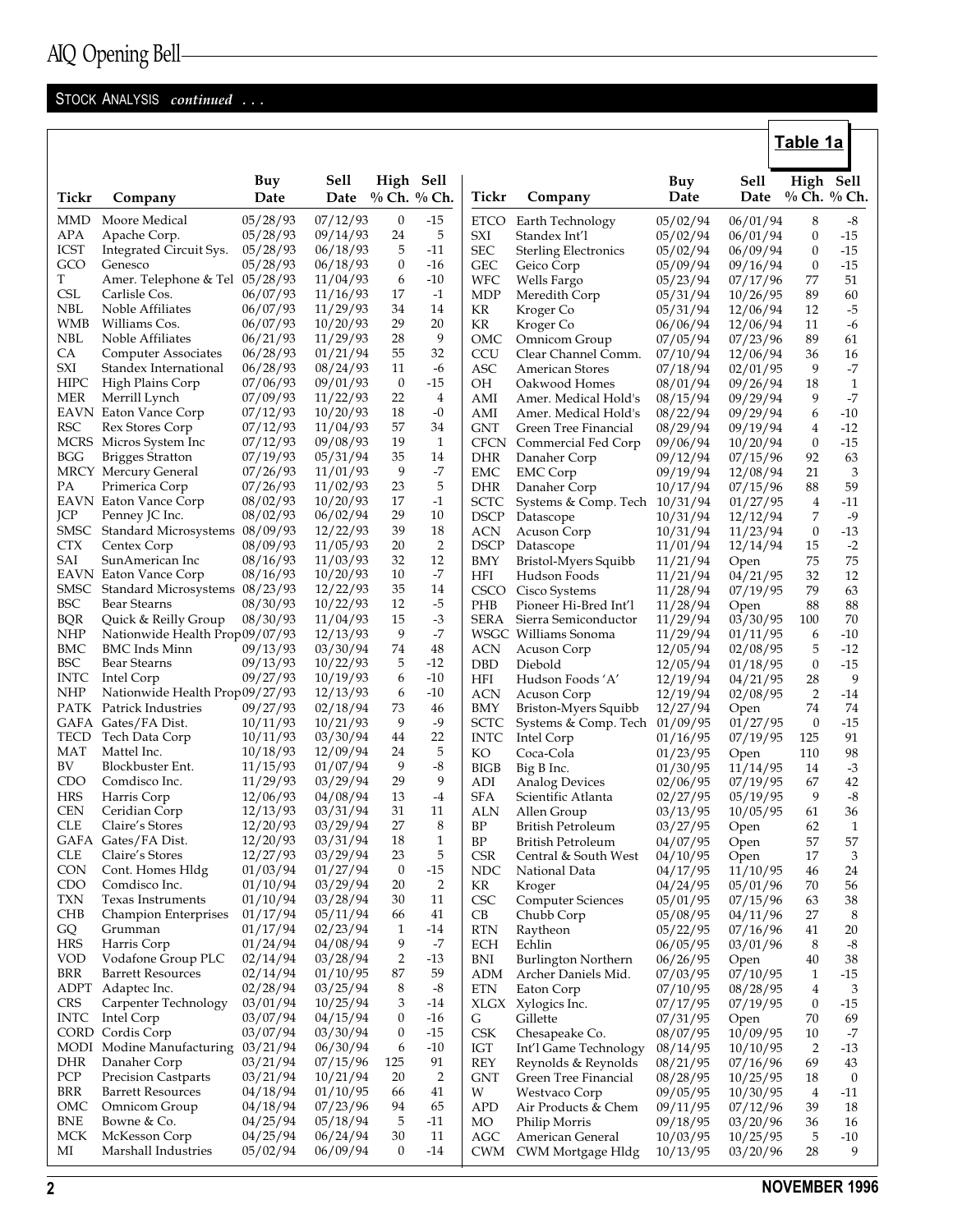$\Gamma$ 

#### STOCK ANALYSIS continued ...

|             |                        |             |              |           |             |             |                            |             |              | Table 1b  |             |
|-------------|------------------------|-------------|--------------|-----------|-------------|-------------|----------------------------|-------------|--------------|-----------|-------------|
| Tickr       | Company                | Buy<br>Date | Sell<br>Date | High Sell | % Ch. % Ch. | Tickr       | Company                    | Buy<br>Date | Sell<br>Date | High Sell | % Ch. % Ch. |
| <b>HWP</b>  | Hewlett Packard        | 10/13/95    | 12/06/95     | 14        | $-3$        | <b>NOBE</b> | Nordstrom Inc.             | 04/15/96    | 06/21/96     | 13        | $-5$        |
| ARBR        | Arbor Drugs            | 11/06/95    | 04/17/96     | 22        | 3           | <b>AVT</b>  | Avnet Inc.                 | 04/22/96    | 06/25/96     | 7         | $-9$        |
| K           | Kellogg Corp           | 11/20/95    | 05/07/96     | 7         | $-9$        | <b>ARW</b>  | <b>Arrow Electronics</b>   | 04/29/96    | 06/25/96     | 6         | $-12$       |
| OCF         | Owens Corning Fibrgls  | 11/27/95    | 04/01/96     | 6         | $-10$       | QSII        | Quality Systems Inc.       | 05/20/96    | 06/04/96     | 10        | $-6$        |
| OCF         | Owens Corning Fibrgls  | 12/04/95    | 04/01/96     | 4         | $-12$       | <b>NBR</b>  | Nabors Industries          | 05/28/96    | 07/30/96     | 10        | -6          |
| <b>ABIG</b> | Amer. Bankers Ins. Grp | 12/18/95    | 01/31/96     | 9         | $-8$        | <b>IEC</b>  | Jacobs Engr.               | 06/10/96    | 07/15/96     | 3         | $-15$       |
| MF          | Malaysia Fund          | 12/26/95    | 07/30/96     | 16        | $-1$        | <b>UNM</b>  | Unum Corp                  | 07/01/96    | Open         | 6         | 6           |
| THC         | Tenet Healthcare       | 01/15/96    | 05/06/96     | 8         | $-8$        | <b>SNT</b>  | Sonat                      | 07/10/96    | Open         | 4         | 4           |
| OCR         | Omnicare Inc.          | 01/17/96    | 05/08/96     | 44        | 23          | <b>PEL</b>  | PanEnergy                  | 07/15/96    | Open         | 16        | 16          |
| <b>CPC</b>  | CPC International      | 01/22/96    | Open         | 13        | 13          | BMC         | <b>BMC</b> Industries      | 08/05/96    | Open         | $\Omega$  | $-2$        |
| <b>OCR</b>  | Omnicare Inc.          | 01/29/96    | 05/06/96     | 41        | 20          | <b>CNC</b>  | Conseco Inc.               | 08/12/96    | Open         | 14        | 18          |
| GNT         | Green Tree Financial   | 02/05/96    | 05/07/96     | 23        | 5           | PCP         | <b>Precision Castparts</b> | 08/19/96    | Open         | 10        | 3           |
| <b>DHR</b>  | Danaher Corp           | 02/20/96    | 07/15/96     | 28        | 8           | OREM        | Oregon Metallurgical       | 09/09/96    | Open         | 15        | $-1$        |
| <b>GPT</b>  | Greenpoint Financial   | 03/04/96    | Open         | 62        | 62          | <b>IPM</b>  | Morgan JP                  | 09/16/96    | Open         | 1         | -6          |
| <b>AVY</b>  | <b>Avery Dennison</b>  | 03/15/96    | 07/24/96     | 3         | $-13$       | <b>GEN</b>  | Genrad                     | 09/23/96    | Open         | 16        | 14          |
| RHI         | Robert Half            | 03/25/96    | 06/19/96     | 26        | 7           | PGL         | Peoples Energy             | 10/07/96    | Open         | $\Omega$  | $\Omega$    |
| AB          | Alex Brown             | 04/01/96    | 06/27/96     | 16        | 9           |             |                            |             |              | Average = | 9.82        |
|             |                        |             |              |           |             |             |                            |             |              |           |             |

different strategies with actual trades, your sell strategy can only be a guess as to what is best. I have my stock selection on record almost every week for over three years. This covers the extremely difficult 1994 market, the strongly advancing 1995 market, and the volatile 1996 market. I am now able to test elements of the sell strategy on this list of stocks.

There are two elements to my sell strategy that I tested. First, am I giving up too much at the top. Using a trailing 15% stop, in order to ensure just a 5% profit a stock has to rise about 20%. A stock has to rise about 30% in order to ensure a 15% profit. Is this too much to give up?

The second element deals with the initial 15% stop loss. Do the big

gainers move up immediately, in which case a tighter initial stop can be used, or would a tighter initial stop take us out of some of the most profitable trades.

Tables 1a and 1b list the 161 stocks that were highlighted for purchase in my Stock Alert newsletter since inception. For those who liked last month's article on my stock selection process, this is a good list to review. See if you can identify why I selected these stocks. You'll notice that I tend to buy into strength rather than attempt to call the low point of a stock, and I primarily buy mid-sized companies that are traded on the New York Stock Exchange.

In Table 1, we list the day the stock is purchased (the opening price is

|                    | <b>Summary Statistics</b><br>$(6/93 - 10/96)$ |                                          |
|--------------------|-----------------------------------------------|------------------------------------------|
| <b>Strategy</b>    | Average Trade                                 | <b>Average Trade</b><br>Annualized $(\%$ |
| 15% Trailing Stop  | 9.82% in 166 days                             | 21.6%                                    |
| Sell at 20% profit | $4.61\%$ in 99 days                           | 17.0%                                    |
| Sell at 60% profit | 9.62% in 148 days                             | 23.7%                                    |

used) and the date that the stock was sold using a trailing 15% stop. The second to the last column lists the percent change to the stock's high point after the purchase date, and the final column shows the percent change to the stock's selling point using the simple trailing 15% stop. Using this strategy, the average stock gained 9.82% with a 166 day holding period. This is a 21.6% annualized rate of return. This compares to a 14.2% annualized return for the S&P 500.

Can we improve this return by changing our stop strategy? We first looked at whether we're giving up too much at the top. To test this, we looked at how much the average stock increased. Looking at the % Change to the Stock's High Price column, we see the average stock gained 26% before it had a 15% retracement.

Would the return be higher if we sold every time a stock rose to this level? We would take away the big gainers that made over 60% but we would sell at a good profit the stocks that rose to that level and then topped out. Since the average stock gains 26% to its high point but falls to 9.8% by the time it is sold, it might be better to simply sell every stock that moves to a level just below the average high point.

Stock Analysis continued on page 4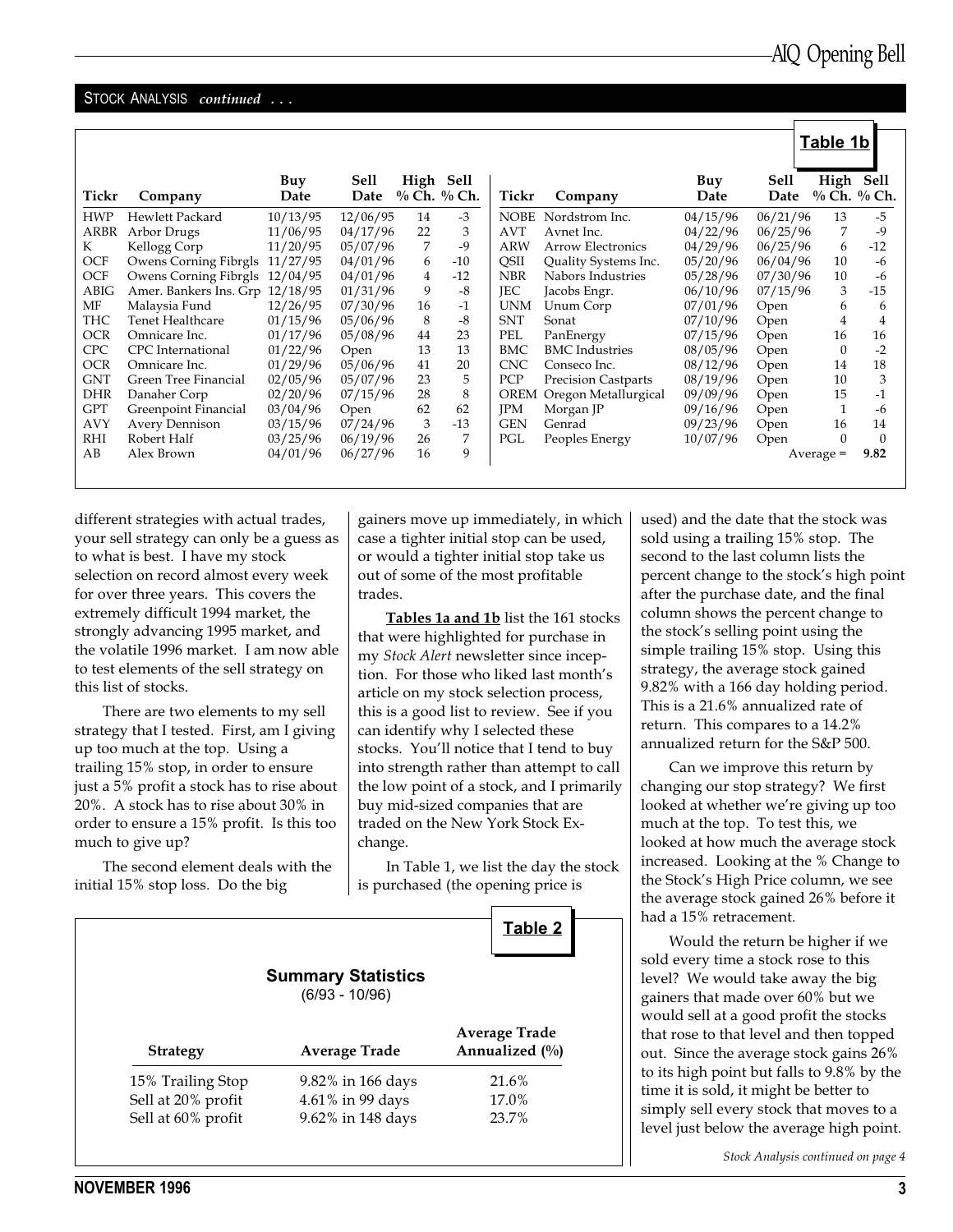## AIQ Opening Bell

#### STOCK ANALYSIS continued ...

|               |                             |                               |                                | Table 3                      |
|---------------|-----------------------------|-------------------------------|--------------------------------|------------------------------|
|               |                             | <b>Most Profitable Trades</b> |                                |                              |
| <b>Ticker</b> | Company                     | Purchase<br>Date              | Maximum<br>Profit<br>(Percent) | Maximum<br>Loss<br>(Percent) |
| <b>BMC</b>    | <b>BMC</b> Inds Minn        | 09/13/93                      | 74                             | $-3.33$                      |
| <b>PATK</b>   | <b>Patrick Industries</b>   | 09/27/93                      | 73                             | $-2.82$                      |
| <b>CHB</b>    | <b>Champion Enterprises</b> | 01/17/94                      | 66                             | $-3.02$                      |
| <b>BRR</b>    | <b>Barrett Resources</b>    | 02/14/94                      | 87                             | $-6.12$                      |
| DHR           | Danaher Corp                | 03/21/94                      | 125                            | $-5.35$                      |
| <b>BRR</b>    | <b>Barrett Resources</b>    | 04/18/94                      | 66                             | $-0.92$                      |
| OMC           | Omnicom Group               | 04/18/94                      | 94                             | $-6.46$                      |
| <b>WFC</b>    | Wells Fargo                 | 05/23/94                      | 77                             | $-5.61$                      |
| <b>MDP</b>    | Meredith Corp               | 05/31/94                      | 89                             | $-4.87$                      |
| OMC           | Omnicom Group               | 07/05/94                      | 89                             | $-2.29$                      |
| <b>DHR</b>    | Danaher Corp                | 09/12/94                      | 92                             | $-3.28$                      |
| <b>DHR</b>    | Danaher Corp                | 10/17/94                      | 88                             | $-2.49$                      |
| <b>BMY</b>    | <b>Bristol-Myers Squibb</b> | 11/21/94                      | 75                             | $-4.63$                      |
| <b>CSCO</b>   | Cisco Systems               | 11/28/94                      | 79                             | $-8.16$                      |
| <b>PHB</b>    | Pioneer Hi-Bred Int'l       | 11/28/94                      | 88                             | $-7.80$                      |
| <b>SERA</b>   | Sierra Semiconductor        | 11/29/94                      | 100                            | $-8.62$                      |
| <b>BMY</b>    | Bristol-Myers Squibb        | 12/27/94                      | 74                             | $-3.75$                      |
| <b>INTC</b>   | Intel Corp                  | 01/16/95                      | 125                            | $-1.74$                      |
| KO            | Coca-cola                   | 01/23/95                      | 110                            | $-0.74$                      |
| ADI           | <b>Analog Devices</b>       | 02/06/95                      | 67                             | $-2.89$                      |
| <b>ALN</b>    | Allen Group                 | 03/13/95                      | 61                             | $-10.36$                     |
| BP            | <b>British Petroleum</b>    | 03/27/95                      | 62                             | 0.00                         |
| <b>KR</b>     | Kroger                      | 04/24/95                      | 70                             | $-2.44$                      |
| <b>CSC</b>    | <b>Computer Sciences</b>    | 05/01/95                      | 63                             | $-4.33$                      |
| G             | Gillette                    | 07/31/95                      | 70                             | $-8.22$                      |
| <b>REY</b>    | Reynolds & Reynolds         | 08/21/95                      | 69                             | $-1.98$                      |
| <b>GPT</b>    | Greenpoint Financial        | 03/04/96                      | 62                             | $-1.84$                      |
|               |                             |                               | $Average =$                    | $-4.22$                      |

### PLEASE SEND CORRESPONDENCE TO:

Opening Bell Monthly G.R. Barbor, Editor P.O. Box 7530 Incline Village, NV 89452

AIQ Opening Bell Monthly does not intend to make trading recommendations, nor do we publish, keep or claim any track records. It is designed as a serious tool to aid investors in their trading decisions through the use of AIQ software and an increased familiarity with technical indicators and trading strategies. AIQ reserves the right to use or edit submissions.

For subscription information, phone 1-800-332-2999 or 1-702-831-2999.

© 1993-1996, AIQ Systems

To find the answer, we tested the 3 1/2 year list of stocks to see what would happen if we automatically sold every time the stock rose to 20%. If it never hits the 20% level, then the normal trailing 15% stop is used. The results are found in **Table 2**. With this strategy, the average return is cut in half but the average holding period also decreases. On an annualized basis, the overall return falls from 21.6% to 17.0%. Therefore, the increased profit that is seen from stocks that top out in the 25% range does not offset the returns that would be missed on the biggest winning stocks.

Of the 161 stocks that were recommended, just under 30 reached a

maximum profit of at least 50% but only 12 exceeded 80%. Does the overall return increase if we sell anytime we see a 60% profit? Referring again to Table 2, we see the answer is yes. The average return compared to using a simple trailing 15% stop falls a little but so does the average holding period. On an annualized basis, the overall return excluding commissions increases by 2%. Not much of an increase but it is higher nonetheless.

Turning to the second part of our study, let's look at the initial stop level. We saw earlier that the stocks that showed big gains are critical in the overall success of the strategy. Selling them too soon lowers the overall return. To check our initial stop level, we made a list of all the stocks that saw a gain of at least 60% and then looked at what was the largest loss on these stocks (see **Table 3**). We don't want an initial stop level that is so tight that we would end up selling some of these big gainers.

In Table 3, we see that we should expect a loss on our investment sometime after we purchase it. Out of the 27 stocks that gained at least 60%, only one never went into the red (on an inter-day basis). The average stock had a loss of 4.22% before the advance started. That means that if we had an initial stop loss level of 4%, about half of the big winning trades would be lost. Too tight a stop can be hazardous to your returns.

As I noted earlier, I initially chose to have an initial stop loss level of 15%, which allows stocks to have their normal fluctuation without being stopped out. Table 3 shows that this level is too high. Of the 27 big winning trades, only one had a loss of 10% or more and none had a loss of more than 11%. I'm better served by having an initial stop level of 10%. This saves 5% on the bad trades that get stopped out for a loss, but does not take me out of the big winning trades.

"Don't let a profit turn into a loss." Sounds good but I wouldn't trade on it. Looking at my best trades found in Table 3, over a third of the stocks had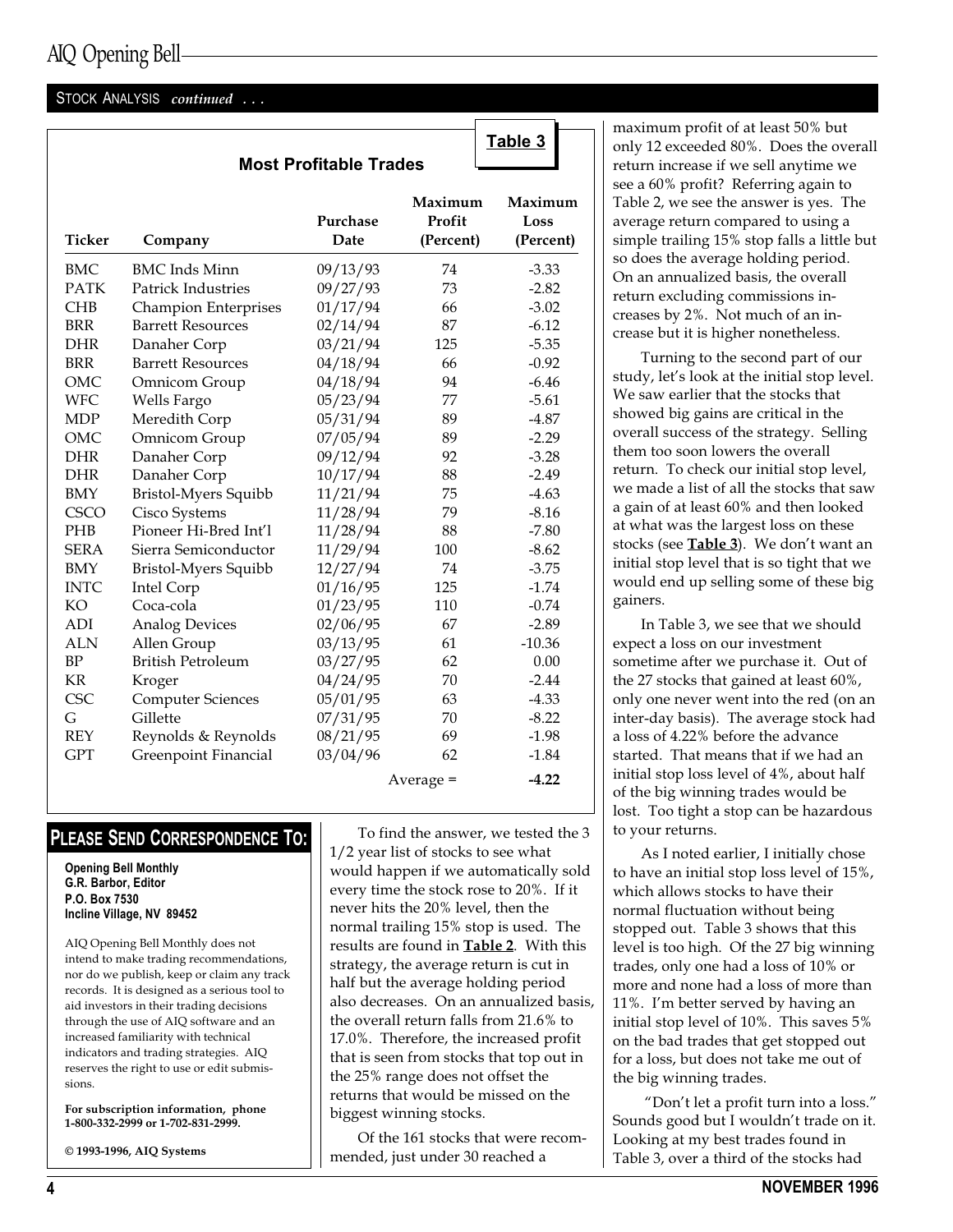#### STOCK ANALYSIS continued ...

at least a 4% profit before moving to a loss. This includes the March 21, 1994 Danaher trade which saw a 125% advance. To lose a third of the winning trades because you didn't want a stock to move into the red would be a disaster.

The results of these tests are based on the type of stocks that I select. Different strategies will produce

different results so I encourage you to perform similar tests on stocks that you have selected. Nevertheless, some of our results will apply to most people.

We found that it is better to let your profits run rather than to sell at the point of average maximum profit. It's also apparent that having an initial stop loss of 15% was too high for the type of stocks that I pick. If you pick

smaller-cap or more volatile issues, 15% may be more appropriate.

Next month we'll examine the effect of reducing the initial stop loss from 15% to 10%. We'll also test a trailing 15% stop level.  $\blacksquare$ 

To receive a free copy of David Vomund's investment newsletter, phone 702-831-1544.

#### MARKET REVIEW

In October we saw the 9th anniver-<br>sary of the market crash. Thankfully, October of 1996 was much quieter. No AIQ sell signals were generated this October, so the buy signal issued on September 9 is still in effect.

The S&P 500 rallied 2.6% in October. Energy and Financial

sectors were the best performers. The Oil-Drilling group rose about 1.7% and many of the banking groups rose between 8% and 10%. Technology was also strong but gave back some ground near the end of the month.

Large- cap stocks continued to outperform small-cap stocks. While the S&P 500 made new highs and the Dow Industrials topped 6000, the Russell 2000 has failed to reach a new high. The Russell 2000 hit resistance at 350, which was its high point in early May also. Since the middle of the month, the Russell 2000 has been weak and has fallen  $2.4\%$ . ■

#### STOCK DATA MAINTENANCE

#### The following table shows past and future stock splits and large dividends:

| <b>Stock</b>                | Ticker      |     | Split/Div. Approx. Date | <b>Stock</b>           | Ticker      |     | Split/Div. Approx. Date |
|-----------------------------|-------------|-----|-------------------------|------------------------|-------------|-----|-------------------------|
| Belmont Homes Inc.          | <b>BHIX</b> | 3:2 | 11/04/96                | Biogen Inc.            | <b>BGEN</b> | 2:1 | 11/18/96                |
| Pulitzer Publishing         | PTZ.        | 4:3 | 11/04/96                | Security Dynamics      | <b>SDTI</b> | 2:1 | 11/18/96                |
| Federal Express             | <b>FDX</b>  | 2:1 | 11/05/96                | Tellabs Inc.           | TLAB        | 2:1 | 11/18/96                |
| <b>ITT Educational Sys.</b> | ESI         | 3:2 | 11/05/96                | <b>BMC Software</b>    | <b>BMCS</b> | 2:1 | 11/19/96                |
| Nichols Research            | <b>NRES</b> | 3:2 | 11/05/96                | Computer Mgmt Sci.     | <b>CMSX</b> | 3:2 | 11/21/96                |
| Sylvan Learning Sys.        | <b>SLVN</b> | 3:2 | 11/08/96                | <b>Travelers Group</b> | TRV         | 4:3 | 11/25/96                |
| First Data Corp             | FDC         | 2:1 | 11/12/96                | Inbrand Corp           | <b>INBR</b> | 3:2 | 11/25/96                |
| First USA Inc.              | <b>FUS</b>  | 2:1 | 11/13/96                | Natural Microsys.      | <b>NMSS</b> | 2:1 | 11/25/96                |
| Guilford Pharm              | <b>GLFD</b> | 3:2 | 11/13/96                | Clin Trials Res.       | <b>CCRO</b> | 3:2 | 11/25/96                |
| Southwest Bancshares        | <b>SWBI</b> | 3:2 | 11/14/96                | Seagate Tech           | <b>SEG</b>  | 2:1 | 11/27/96                |
| Cavalier Homes              | <b>CAV</b>  | 5:4 | 11/15/96                | CitFed Bancorp         | <b>CTZN</b> | 3:2 | 12/02/96                |
| Finish Line Inc.            | <b>FINL</b> | 2:1 | 11/18/96                | Allied Group           | ALGR        | 3:2 | 12/02/96                |
| Adaptec                     | <b>ADPT</b> | 2:1 | 11/18/96                | PeopleSoft Inc.        | <b>PSFT</b> | 2:1 | 12/02/96                |
| MacDermid Inc.              | <b>MACD</b> | 3:1 | 11/18/96                | Keane Inc.             | KEA         | 2:1 | 12/02/96                |

#### Name/Ticker Changes:

Mesa Airlines (MESA) to Mesa Air Group (MESA)

#### Trading Suspended:

AES Corp (AESC), AT&T Capital (TCC), Bailey Corp (BAIB), Brooktree Corp (BTRE), Fays Inc. (FAY), Landmark Graphics (LMRK), Orchard Supply Hardware (ORH), Shaw Group (SHAW), Turner Broadcasting 'A' (TBS-A), Turner Broadcasting 'B' (TBS-B)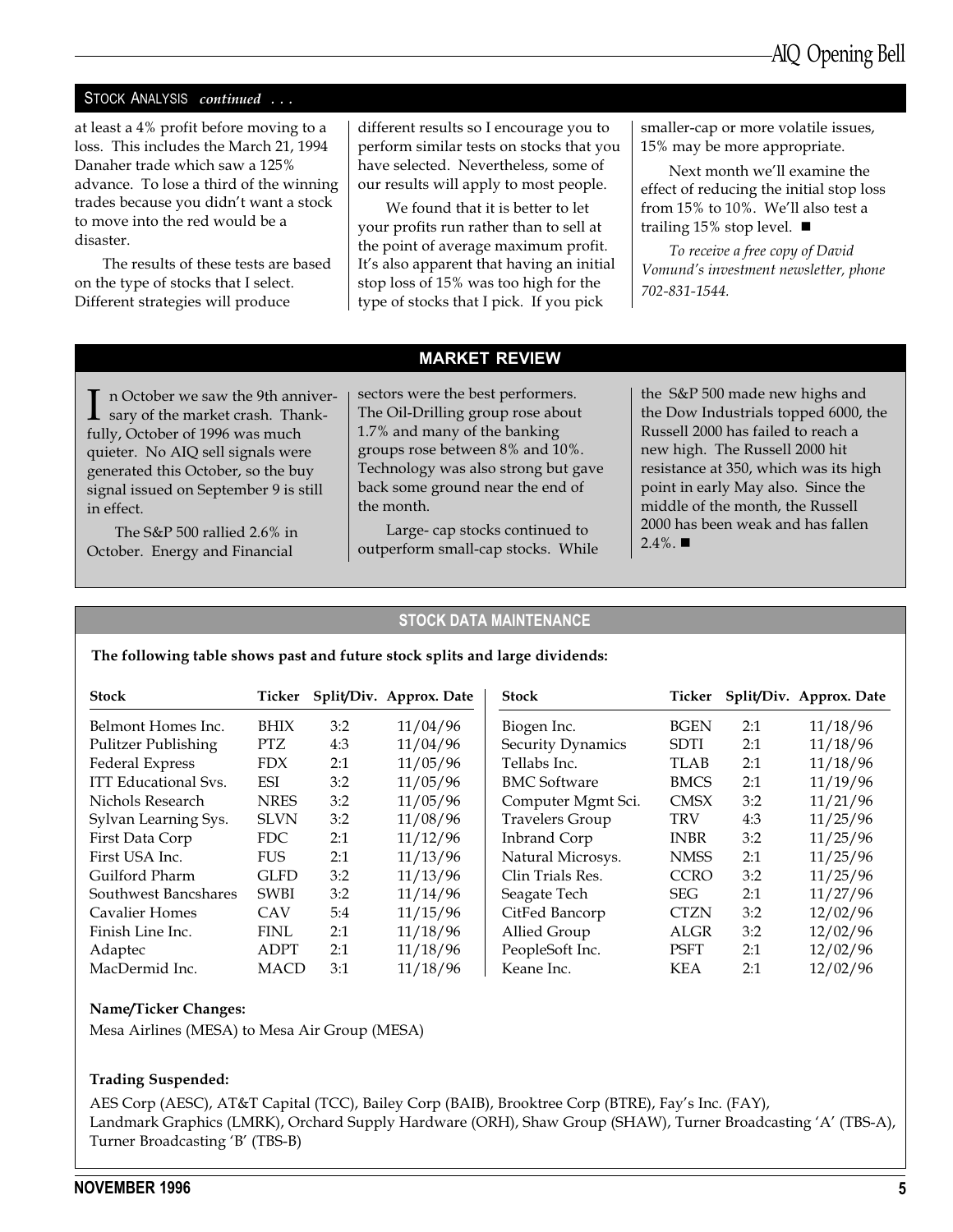#### MARKET TIMING

# COMBINING AIQ WITH MIRAT

#### By David Vomund

**A** IQ's market timing is one of the<br>most powerful features of<br>tently performed well and has stood most powerful features of TradingExpert. It has consisthe test of time. For some, however, it gives too many signals or is too short term. This is especially true for mutual fund traders who are limited in the number of trades they can perform each year. For some time, we have been hearing from users who combine AIQ's market timing analysis with the MIRAT market timing model. MIRAT is a market timing software product that was first introduced in 1990.

After years of hearing about it, we decided to give it a try. In this article, we'll test the MIRAT system and then perform a study which combines the AIQ timing model with the MIRAT model.

While the MIRAT system includes charting, we expect most people rely on the daily commentary that is transferred with each data download to see if the system is long or short. The MIRAT system is designed to catch intermediate term market moves. The Mirat Model was applied to the time period 1985 to 1996, and **Table 4** lists the buy-and-sell signals issued. We immediately notice that there are fewer trades compared to TradingExpert. In fact, users of MIRAT saw no signals in the 1986 or 1991 years.

The overall return is slightly less than that achieved by TradingExpert's Expert Ratings but is still very impressive, especially given the lower trading activity. The MIRAT system produced a 671% return over the 11.8 years, well ahead of a buy-and-hold strategy. This assumes that you buy the S&P 500 the day of a buy signal and sell it the day of a sell signal. Money market interest and commissions are not factored in. Compounding helps the overall return as we assume you invest the entire account in each trade. Note: to save

space, we didn't list AIQ's timing signals. If you want to receive a list of Expert Ratings along with performance statistics, call AIQ at (800) 332-2999.

Because there have been new software releases during this time period, the return may be somewhat overstated. However, MIRAT changes their model infrequently so they are not plagued by the over-optimizing that is found in many other market timing systems. New releases are not necessary. They also manage accounts based on the system which indicates that they believe in the system.

What happens when you combine the MIRAT timing signals with AIQ's timing signals? We performed a test in which we bought the S&P 500 the day that both systems were bullish and then sold the S&P 500 when one system turned bearish. On the AIQ end, we used signals greater than 95 without confirmation. Money market interest and commission costs were not

factored in. The trade details are found in **Table 5** and the summary results are shown in Table 6.

Looking at Table 6, we see that trading the S&P 500 based on AIQ's timing model produced a 731% return with five round trip trades per year. The MIRAT system on the other hand produced a 671% return with less than two trades per year. Combining the systems resulted in a return of 688%, only marginally lower than the AIQ return, and the average number of round trip trades per year was reduced from 5.0 to 4.2.

#### MIRAT Timing System

Table 4

| Entry<br>Date                      | Exit<br>Date | <b>S&amp;P500</b><br>% Change |  |  |  |  |  |
|------------------------------------|--------------|-------------------------------|--|--|--|--|--|
| 12/31/84                           | 03/01/85     | 9.56                          |  |  |  |  |  |
| 04/10/85                           | 08/26/85     | 4.4                           |  |  |  |  |  |
| 10/16/85                           | 03/17/87     | 55.59                         |  |  |  |  |  |
| 05/13/87                           | 09/03/87     | 8.92                          |  |  |  |  |  |
| 12/03/87                           | 04/06/88     | 17.89                         |  |  |  |  |  |
| 06/06/88                           | 07/20/88     | 1.10                          |  |  |  |  |  |
| 09/09/88                           | 11/02/88     | 4.58                          |  |  |  |  |  |
| 12/09/88                           | 02/23/89     | 5.42                          |  |  |  |  |  |
| 04/14/89                           | 07/12/90     | 21.26                         |  |  |  |  |  |
| 10/30/90                           | 02/20/92     | 36.12                         |  |  |  |  |  |
| 04/24/92                           | 06/01/92     | 2.02                          |  |  |  |  |  |
| 07/13/92                           | 08/26/92     | $-0.33$                       |  |  |  |  |  |
| 10/23/92                           | 04/16/93     | 8.41                          |  |  |  |  |  |
| 05/10/93                           | 06/15/93     | 0.79                          |  |  |  |  |  |
| 07/14/93                           | 11/03/93     | 2.88                          |  |  |  |  |  |
| 12/08/93                           | 02/15/94     | 1.34                          |  |  |  |  |  |
| 05/09/94                           | 09/19/94     | 6.45                          |  |  |  |  |  |
| 12/20/94                           | 03/10/95     | 7.10                          |  |  |  |  |  |
| 03/28/95                           | 10/19/95     | 17.22                         |  |  |  |  |  |
| 11/13/95                           | 03/11/96     | 8.06                          |  |  |  |  |  |
| 04/22/96                           | 06/07/96     | 3.92                          |  |  |  |  |  |
| 08/07/96                           | 10/30/96     | 5.53                          |  |  |  |  |  |
| Average Trade = 10.37% in 145 days |              |                               |  |  |  |  |  |

Of the nine round trip trades eliminated by combining the MIRAT system with AIQ's system, seven were unprofitable. Combining the two systems also reduced overall risk as the percentage of the time that funds were invested dropped to only 55% compared to about 70% with each of the individual systems.

Our market timing test is a simple test which combines the two systems. Risk can further be reduced by allocating a portion of the funds to each

Market Timing continued on page 8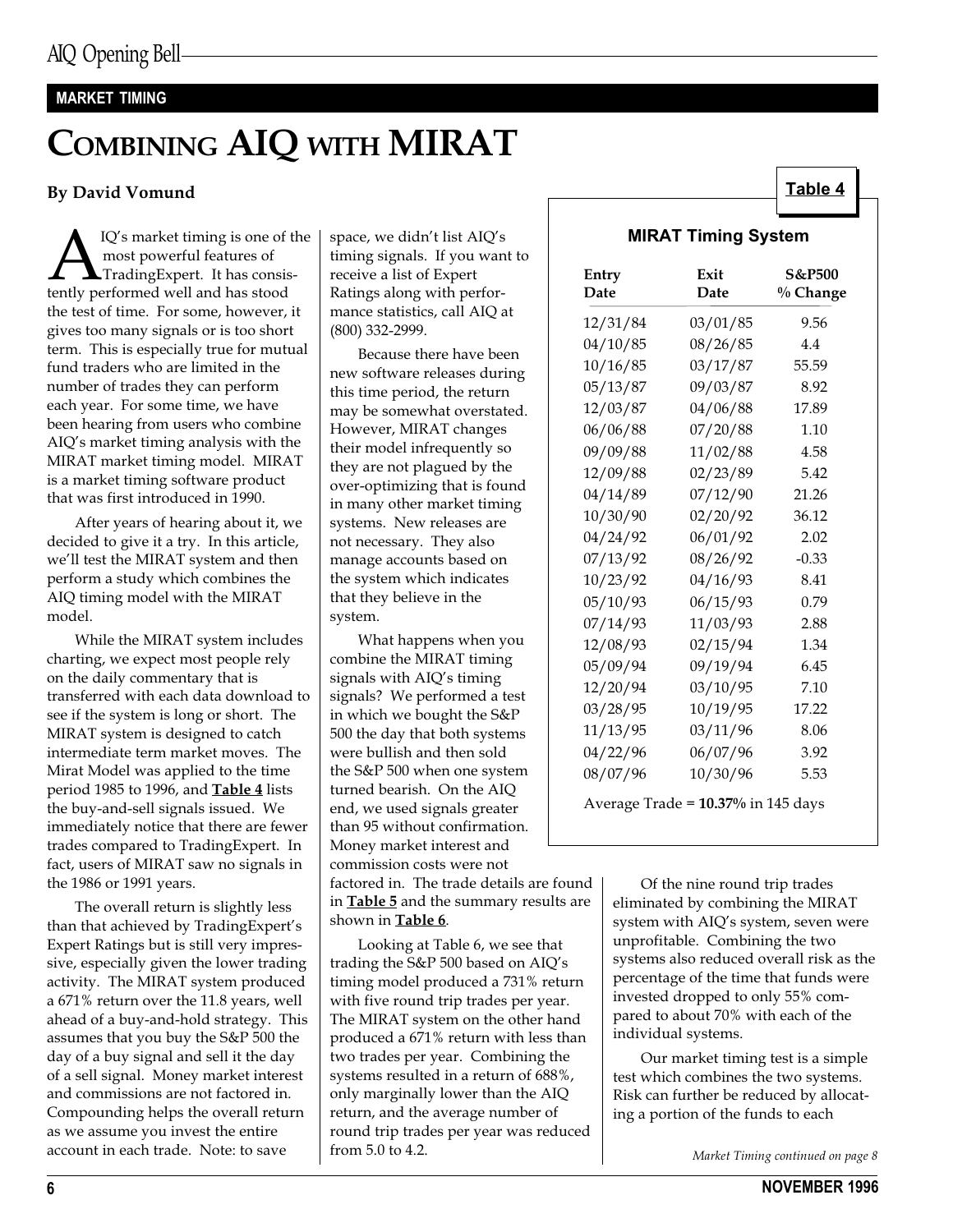#### TRADING COMMENTARY

# **SHORT TERM ANALYSIS**

#### By David Vomund

**DURICAN SET SET SAID** was surprised how many people asked me for some short term trading techniques. I'm not was surprised how many people asked me for some a short term trader but I use the system enough to know what works. Short term analysis is important even for long term traders since it is never fun to have a security fall right after it's purchased. In this article I'll focus on two techniques, one that trades on the 28 day moving average (middle band on AIQ's charts) and one that trades on the lower band.

#### Technique #1

The 28 day moving average acts as support on stocks that are moving higher. With this knowledge, we can form a short term trading technique. Modifying a technique developed by Linda Bradford Raschke, a buy signal is seen when a stock falls from the top trading band toward the middle band at the same time that the ADX line is rising. At the time of the buy signal, the ADX may have just begun to move sideways but its trend must be up.



An example is seen in Alex Brown Inc. (AB) in **Figure 1**. AB begins a strong rally in early September and the ADX/R indicator begins its advance. By the end of September, AB rose to the top trading band and began to retreat. As it neared the 28 day moving average

on September 27, the ADX line was still rising, implying that the current upward trend will continue. The stock once again rallied to the top trading band.

This technique is very short term and does not mean that the stock will continue its advance after it hits the top trading band. Short term traders may consider taking profits anytime the stock nears the top band. Other examples of this short term buy signal are Abbott Labs (ABT) on 10/10/96 and Advanced Micro Devices (AMD) on 10/01/96.

Trading Commentary continued on page 8

### AIQ 1997 Educational Seminar

Doubletree Inn Dallas, Texas Thursday through Saturday March 13, 14, & 15, 1997

Guest Speakers: John Bollinger Tom Dorsey

For information, call: (800) 332-2999



NOVEMBER 1996 7